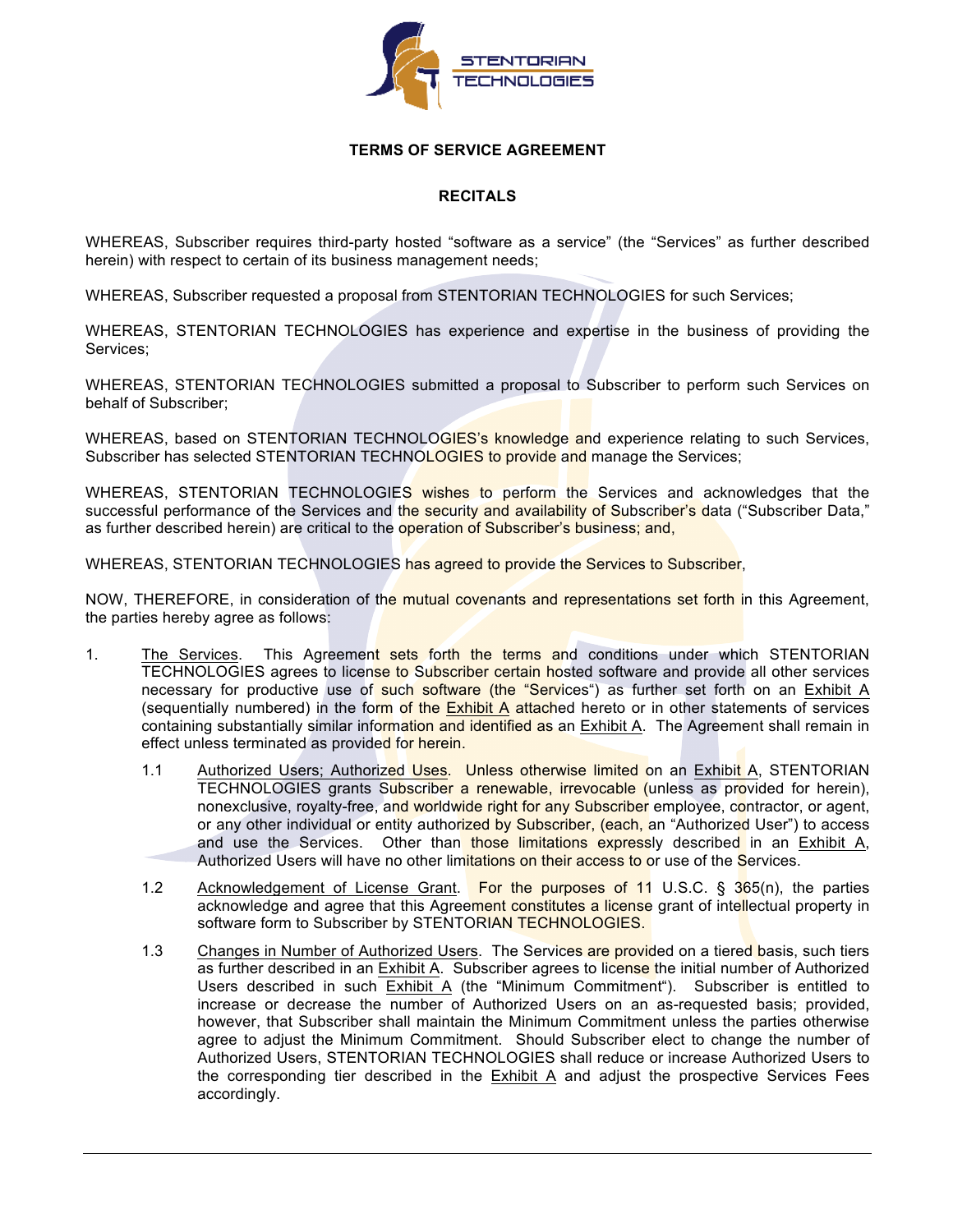

- 1.4 Control and Location of Services. The method and means of providing the Services shall be under the exclusive control, management, and supervision of STENTORIAN TECHNOLOGIES, giving due consideration to the requests of Subscriber. Except as otherwise specified in an Exhibit A, the Services (including data storage), shall be provided solely from within the continental United States and on computing and data storage devices residing therein.
- 1.5 Storage. The Services shall include the applicable allocation of base data storage described in an Exhibit A. STENTORIAN TECHNOLOGIES shall immediately notify Subscriber when Subscriber has reached eighty percent (80%) of Subscriber's then-current data storage maximum. Within five (5) calendar days of Subscriber's request, STENTORIAN TECHNOLOGIES shall make additional data storage available to Subscriber at the rates described in the Exhibit A.
- 1.6 Changes in Functionality. During the term of an Exhibit A, STENTORIAN TECHNOLOGIES shall not reduce or eliminate functionality in the Services. STENTORIAN TECHNOLOGIES may, from time to time, improve functionality and/or Services without an increase in the cost of that functionality or those Services. STENTORIAN TECHNOLOGIES may also, from time to time, offer additional Services to the Subscriber for an additional fee.
- 2. Service Levels.
	- 2.1 Service Levels; Time is of the Essence. For the term of an Exhibit A, STENTORIAN TECHNOLOGIES shall provide the Services, force majeure events excepted, during the applicable Service Windows and in accordance with the applicable Service Level Standards, each as described in the Exhibit A, time being of the essence.
- 3. Support; Maintenance; Additional Services.
	- 3.1 Technical Support Description. STENTORIAN TECHNOLOGIES will provide to Subscriber ticket and email support twenty-four (24) hours per day, seven (7) days per week, three-hundred-sixtyfive (365) days per year; live support will be provided Monday through Friday 8 a.m. to 5 p.m. (Mountain Time). Technical Support will include any research and resolution activity performed by STENTORIAN TECHNOLOGIES.
	- 3.2 Request for Technical Support. Authorized Users will make Technical Support requests by calling or emailing STENTORIAN TECHNOLOGIES's Technical Support staff or by submitting a request via STENTORIAN TECHNOLOGIES's customer service web portal. Authorized User is responsible for providing adequate information to STENTORIAN TECHNOLOGIES to facilitate resolution of the reported issue.
	- 3.3 The Technical Support staff shall respond to support requests in a timely manner and shall strive to resolve the support request as quickly as possible, staying in communication with Subscriber throughout the resolution process.
	- 3.4 Maintenance. STENTORIAN TECHNOLOGIES shall provide bug fixes, corrections, modifications, enhancements, upgrades, and new releases to the Services to ensure: (a) the functionality of the Services, as described in the Documentation, is available to Authorized Users; (b) the functionality of the Services in accordance with the representations and warranties set forth herein, including but not limited to, the Services conforming in all material respects to the specifications, functions, descriptions, standards, and criteria set forth in the applicable Exhibit A and the Documentation; and (c) the Service Level Standards can be achieved. The Services Fees shall be inclusive of the fees for maintenance.
		- 3.4.1 Required Notice of Maintenance. Unless as otherwise agreed to by Subscriber on a case-by-case basis, STENTORIAN TECHNOLOGIES shall provide prior written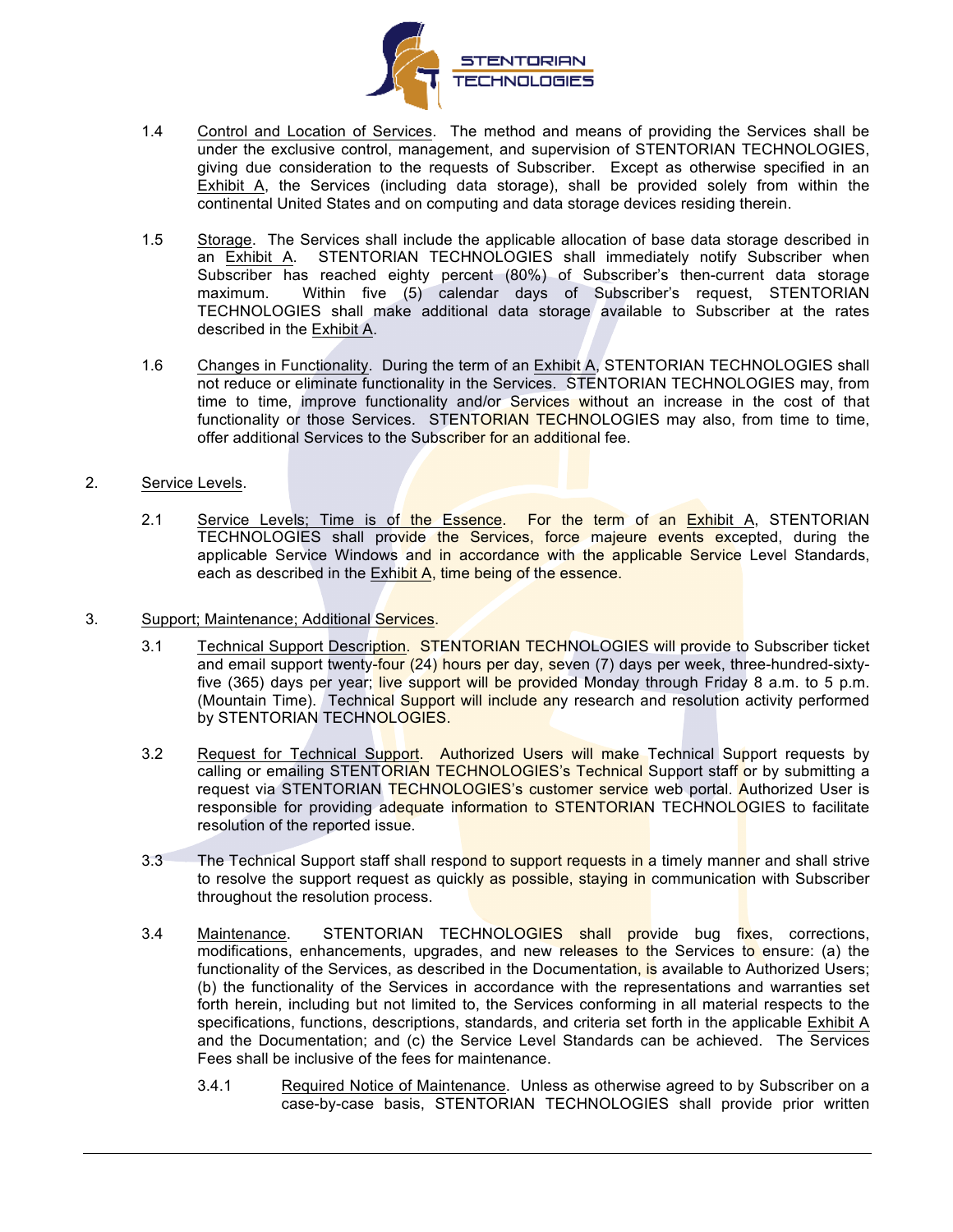

notice to Subscriber of all non-emergency maintenance to be performed on the Services. For emergency maintenance, STENTORIAN TECHNOLOGIES shall provide as much prior notice as commercially practicable to Subscriber.

- 3.5 Customization/Integration Services. STENTORIAN TECHNOLOGIES shall provide the Customization / Integration Services, if any, described in an **Exhibit A.** The Services Fees shall be inclusive of the fees for the Customization / Integration Services.
- 3.6 Training Services. STENTORIAN TECHNOLOGIES shall provide the Training Services, if any, described in an Exhibit A. The Services Fees shall be inclusive of the fees for the Training Services.

### 4. Audit Rights of STENTORIAN TECHNOLOGIES.

- 4.1 Subscriber shall maintain a written, up to date list of current Authorized Users and provide such list to STENTORIAN TECHNOLOGIES within [5] Business Days of the Supplier's written request at any time or times;
- 4.2 Subscriber shall permit STENTORIAN TECHNOLOGIES to audit the Services in order to establish the username of each Authorized User. Such audit may be conducted no more than once per quarter, at STENTORIAN TECHNOLOGIES' expense, and this right shall be exercised with reasonable prior notice, in such a manner as not to substantially interfere with Subscriber's normal conduct of business;
- 4.3 If any of the audits referred to in clause 4.2 reveal that access has been provided to any individual who is not an Authorized User, then without prejudice to STENTORIAN TECHNOLOGIES' other rights, Subscriber shall promptly disable such access and Subscriber shall not issue any new passwords to any such individual; and
- 4.4 If any of the audits referred to in clause 4.2 reveal that Subscriber has underpaid Subscription Fees to STENTORIAN TECHNOLOGIES, the Customer shall pay to the Supplier an amount equal to such underpayment as calculated in accordance with the prices set out in Exhibit A within [10] Business Days of the date of the relevant audit.
- 5. Change Control Procedure. Subscriber may, upon written notice, request changes to the scope of the Services under an Exhibit A. If Subscriber requests an increase in the scope, Subscriber shall notify STENTORIAN TECHNOLOGIES, and, not more than five (5) business days (or other mutually agreed upon period) after receiving the request, STENTORIAN TECHNOLOGIES shall notify Subscriber whether or not the change has an associated cost impact. If Subscriber approves, Subscriber shall issue a change control, which will be executed by STENTORIAN TECHNOLOGIES.
- 6. Term and Termination; Renewals.
	- 6.1 Term. This Agreement is legally binding as of the Effective Date and shall continue until terminated as provided for herein. Unless this Agreement or an Exhibit A is terminated earlier in accordance with the terms set forth herein, the term of an Exhibit A (the "Initial Term") shall commence on the Start Date and continue until the End Date. Following the Initial Term and unless otherwise terminated as provided for in this Agreement, an Exhibit A shall automatically renew for successive one (1) year terms (each, a "Renewal Term") until such time as a party provides the other party with written notice of termination; provided, however, that: (a) such notice be given no fewer than thirty (30) calendar days prior to the last day of the then-current term; and,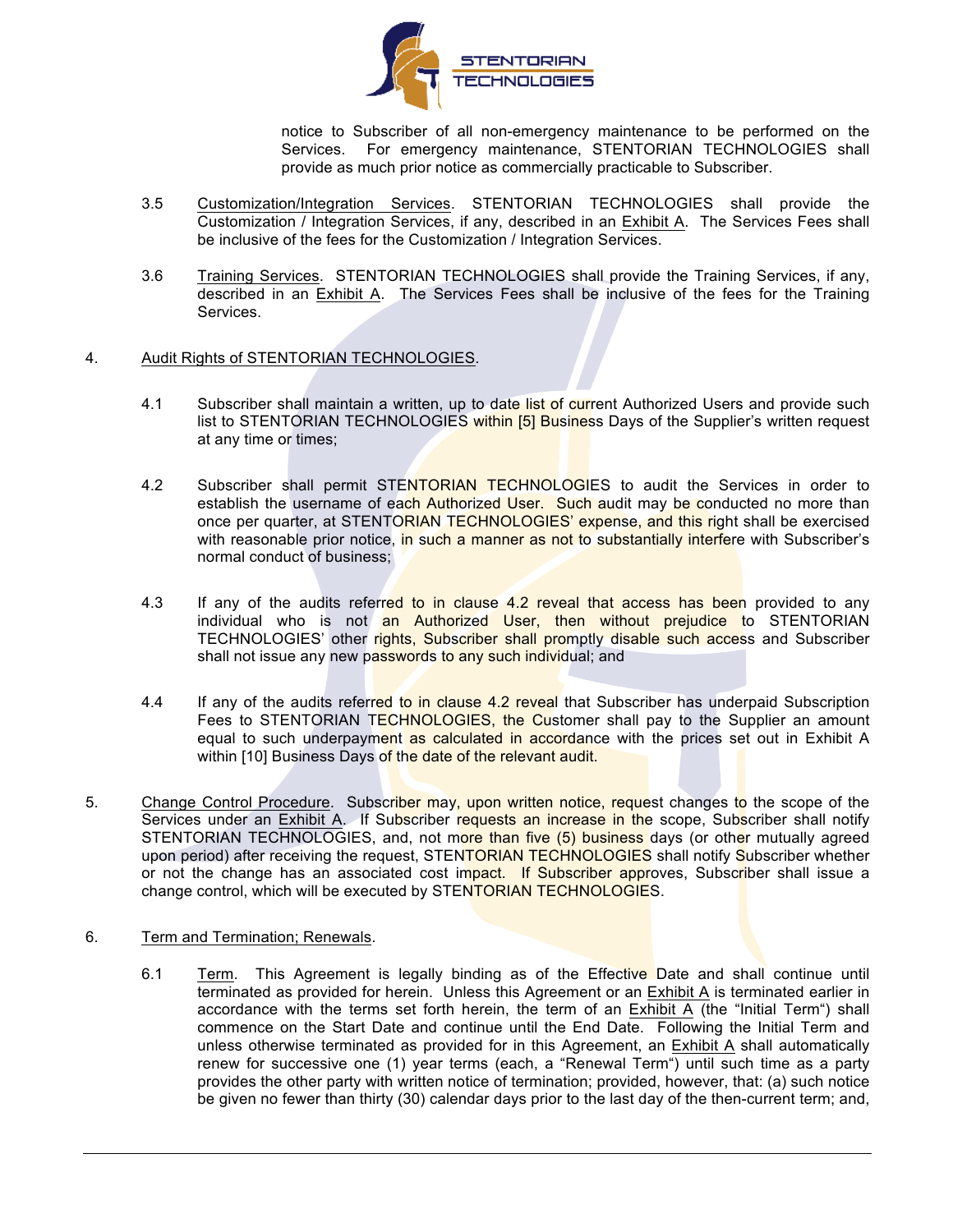

(b) any such termination shall be effective as of the date that would have been the first day of the next Renewal Term.

- 6.2 Termination for Convenience. Without limiting the right of a party to terminate this Agreement or an Exhibit A as provided for in this Agreement, a party may terminate this Agreement for convenience upon prior written notice to the other party provided that there is no Exhibit A then in effect.
- 6.3 Termination for Cause. Without limiting the right of a party to immediately terminate this Agreement or an Exhibit A for cause as provided for in this Agreement, if either party materially breaches any of its duties or obligations hereunder and such breach is not cured, or the breaching party is not diligently pursuing a cure to the non-breaching party's satisfaction, within thirty (30) calendar days after written notice of the breach, the non-breaching party may terminate this Agreement or an Exhibit A for cause as of a date specified in such notice.
- 6.4 Payments upon Termination. Upon the termination of this Agreement or an Exhibit A, Subscriber shall pay to STENTORIAN TECHNOLOGIES all undisputed amounts due and payable hereunder, if any, and STENTORIAN TECHNOLOGIES shall pay to Subscriber all amounts due and payable hereunder, such as Performance Credits and prepaid fees, if any.
- 6.5 Return of Subscriber Data. Upon the termination of this Agreement or an Exhibit A, STENTORIAN TECHNOLOGIES shall, within one (1) business week following the termination of this Agreement or an Exhibit A and resolution of all current fees due, provide Subscriber with the option to do a final export of all imported Subscriber data. Further, STENTORIAN TECHNOLOGIES shall certify to Subscriber the destruction of any Subscriber Data within the possession or control of STENTORIAN TECHNOLOGIES but such destruction shall occur only after the Subscriber Data has been returned to Subscriber. This Section shall survive the termination of this Agreement.
- 7. Transition Services. Provided that this Agreement or an Exhibit A has not been terminated by STENTORIAN TECHNOLOGIES due to Subscriber's failure to pay any undisputed amount due STENTORIAN TECHNOLOGIES, STENTORIAN TECHNOLOGIES will provide to Subscriber and / or to the STENTORIAN TECHNOLOGIES selected by Subscriber (such STENTORIAN TECHNOLOGIES shall be known as the "Successor STENTORIAN TECHNOLOGIES") assistance reasonably requested by Subscriber to effect the orderly transition of the Services, in whole or in part, to Subscriber or to Successor STENTORIAN TECHNOLOGIES (such assistance shall be known as the "Transition Services") following the termination of this Agreement or an Exhibit A, in whole or in part. The Transition Services shall be provided on a time and materials basis and may include: (a) developing a plan for the orderly transition of the terminated Services from STENTORIAN TECHNOLOGIES to Subscriber or Successor STENTORIAN TECHNOLOGIES; (b) if required, transferring the Subscriber Data to Successor STENTORIAN TECHNOLOGIES; (c) using commercially reasonable efforts to assist Subscriber in acquiring any necessary rights to legally and physically access and use any third-party technologies and documentation then being used by STENTORIAN TECHNOLOGIES in connection with the Services; (d) using commercially reasonable efforts to make available to Subscriber, pursuant to mutually agreeable terms and conditions, any third-party services then being used by STENTORIAN TECHNOLOGIES in connection with the Services; and, (e) such other activities upon which the parties may agree. This Section shall survive the termination of this Agreement.
- 8. Fees; Billing. Subscriber shall be responsible for and shall pay to STENTORIAN TECHNOLOGIES the fees as further described in an Exhibit A, subject to the terms and conditions contained in this Agreement and such Exhibit A. Any sum due STENTORIAN TECHNOLOGIES for the Services for which payment is not otherwise specified shall be due and payable thirty (30) business days after receipt by Subscriber of an invoice from STENTORIAN TECHNOLOGIES.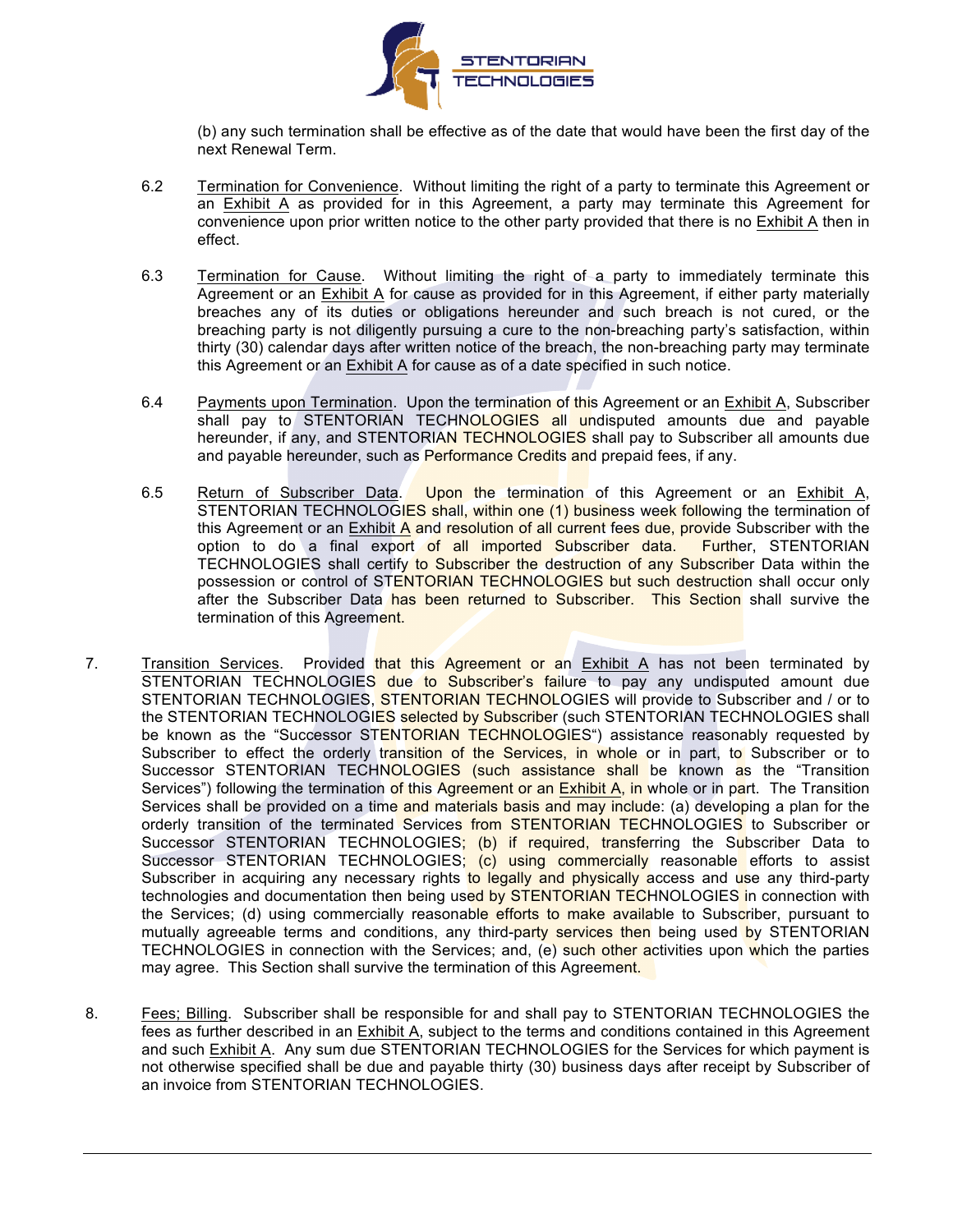

- 8.1 Billing Procedures. Unless otherwise provided for under an Exhibit A, STENTORIAN TECHNOLOGIES shall bill to Subscriber the sums due pursuant to an Exhibit A by STENTORIAN TECHNOLOGIES's invoice, which shall contain: (a) Subscriber's purchase order number, if any, and STENTORIAN TECHNOLOGIES's invoice number; (b) description of Services for which an amount is due; (c) the fees or portion thereof that are due; (d); taxes, if any; (e); any Performance Credits or other credits; and, (f) total amount due. STENTORIAN TECHNOLOGIES shall forward invoices in hardcopy format to [Subscriber Accounts Payable Address].
- 8.2 Taxes. STENTORIAN TECHNOLOGIES represents and warrants that it is an independent contractor for purposes of federal, state, and local taxes. STENTORIAN TECHNOLOGIES agrees that Subscriber is not responsible to collect or withhold any such taxes, including income tax withholding and social security contributions, for STENTORIAN TECHNOLOGIES. Any and all taxes, interest, or penalties, including any federal, state, or local withholding or employment taxes, imposed, assessed, or levied as a result of this Agreement shall be paid or withheld by STENTORIAN TECHNOLOGIES.
- 8.3 Credits. Any amounts due to Subscriber, such as a Performance Credit, from STENTORIAN TECHNOLOGIES may be applied by Subscriber, at the sole election of Subscriber, against any current or future fees due to STENTORIAN TECHNOLOGIES. Any such amounts that are not so applied by Subscriber shall be paid to Subscriber by STENTORIAN TECHNOLOGIES within thirty (30) calendar days following Subscriber's request. This Section shall survive the termination of this Agreement.
- 8.4 Non-binding Terms. Any terms and conditions included in a Subscriber purchase order or a STENTORIAN TECHNOLOGIES invoice, as the case may be, shall be deemed to be solely for the convenience of the respective party, and no such term or condition shall be binding upon the parties.
- 8.5 Auditable Records. STENTORIAN TECHNOLOGIES shall maintain accurate records of all fees billable to, and payments made by, Subscriber in a format that will permit audit by Subscriber for a period of no less than three (3) years from when a fee was incurred or a payment was made. The foregoing obligation of STENTORIAN TECHNOLOGIES shall survive the termination of this Agreement.
- 8.6 No Suspension of Services. STENTORIAN TECHNOLOGIES shall not suspend any part of the Services where: (a) Subscriber is reasonably disputing any amount due to STENTORIAN TECHNOLOGIES; or, (b) any unpaid but undisputed amount due to STENTORIAN TECHNOLOGIES is less than sixty (60) days in arrears.
- 8.7 Late Fees. A late fee of 15% will be assessed for each monthly payment that is late as defined in Exhibit A.
- 9. Representations and Warranties.
	- 9.1 Mutual. Each of Subscriber and STENTORIAN TECHNOLOGIES represent and warrant that:
		- 9.1.1 it is a business duly incorporated, validly existing, and in good standing under the laws of its state of incorporation;
		- 9.1.2 it has all requisite corporate power, financial capacity, and authority to execute, deliver, and perform its obligations under this Agreement;
		- 9.1.3 the execution, delivery, and performance of this Agreement has been duly authorized by it and this Agreement constitutes the legal, valid, and binding agreement of it and is enforceable against it in accordance with its terms, except as the enforceability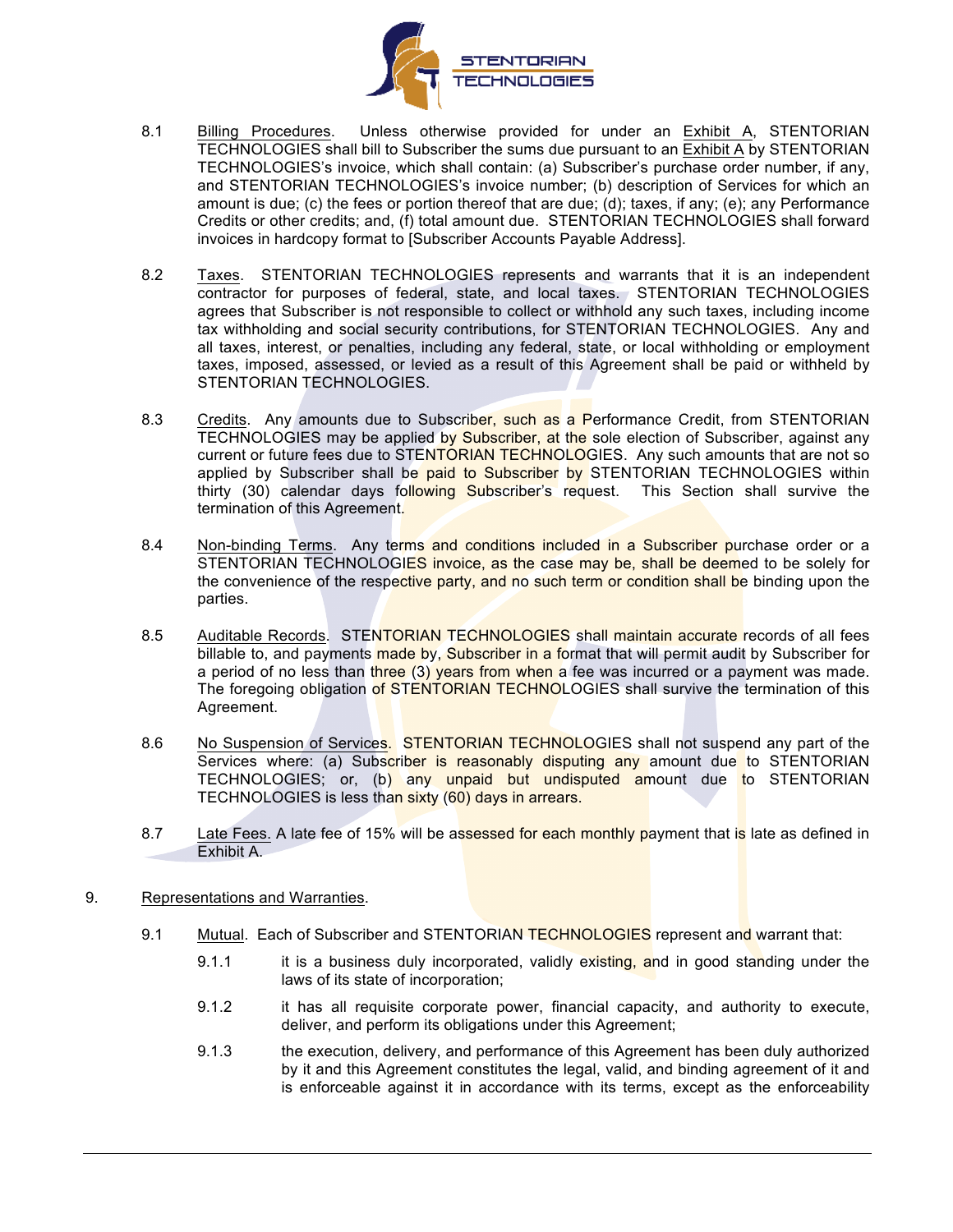

thereof may be limited by bankruptcy, insolvency, reorganizations, moratoriums, and similar laws affecting creditors' rights generally and by general equitable principles;

- 9.1.4 it shall comply with all applicable federal, state, local, or other laws and regulations applicable to the performance by it of its obligations under this Agreement and shall obtain all applicable permits and licenses required of it in connection with its obligations under this Agreement; and,
- 9.1.5 there is no outstanding litigation, arbitrated matter or other dispute to which it is a party which would reasonably be expected to have a potential or actual material adverse effect on its ability to fulfill its obligations under this Agreement.
- 9.2 By STENTORIAN TECHNOLOGIES. STENTORIAN TECHNOLOGIES represents and warrants that:
	- 9.2.1 it is in the business of providing the Services;
	- 9.2.2 the Services are fit for the ordinary purposes for which they will be used;
	- 9.2.3 it is possessed of superior knowledge with respect to the Services;
	- 9.2.4 it acknowledges that Subscriber is relying on its representation of its experience and expert knowledge, and that any substantial misrepresentation may result in damage to Subscriber;
	- 9.2.5 it knows the particular purpose for which the Services are required by Subscriber;
	- 9.2.6 it is the lawful licensee or owner of the Services (excluding any Subscriber Data therein) and has all the necessary rights in the Services to grant the use of the Services to Subscriber;
	- 9.2.7 the Services and any other work performed by STENTORIAN TECHNOLOGIES hereunder shall not infringe upon any United States or foreign copyright, patent, trade secret, or other proprietary right, or misappropriate any trade secret, of any third-party, and that it has neither assigned nor otherwise entered into an agreement by which it purports to assign or transfer any right, title, or interest to any technology or intellectual property right that would conflict with its obligations under this Agreement;
	- 9.2.8 it shall disclose any third-party (which shall, for purposes of this Agreement, be deemed a subcontractor) whose intellectual property is incorporated into the Services or who is necessary for the performance of the Services and it shall maintain in-force written agreements with such third-party, if any, for the term of the applicable Exhibit A;
	- 9.2.9 it has the expertise to perform the Services in a competent, workmanlike, and professional manner and in accordance with the highest professional standards;
		- 9.2.10 it will use its best efforts to ensure that no computer viruses, malware, or similar items (collectively, a "Virus") are introduced into Subscriber's computing and network environment by the Services.
		- 9.2.11 in the case of Subscriber's reasonable dispute of any STENTORIAN TECHNOLOGIES invoice, it shall not withhold the performance of Services, including, without limitation, access and use of the Services, Technical Support, Maintenance, and extract of Subscriber Data; and,
		- 9.2.12 the Services will conform in all material respects to the specifications, functions, descriptions, standards, and criteria set forth in the applicable  $Exhibit A$  and the Documentation.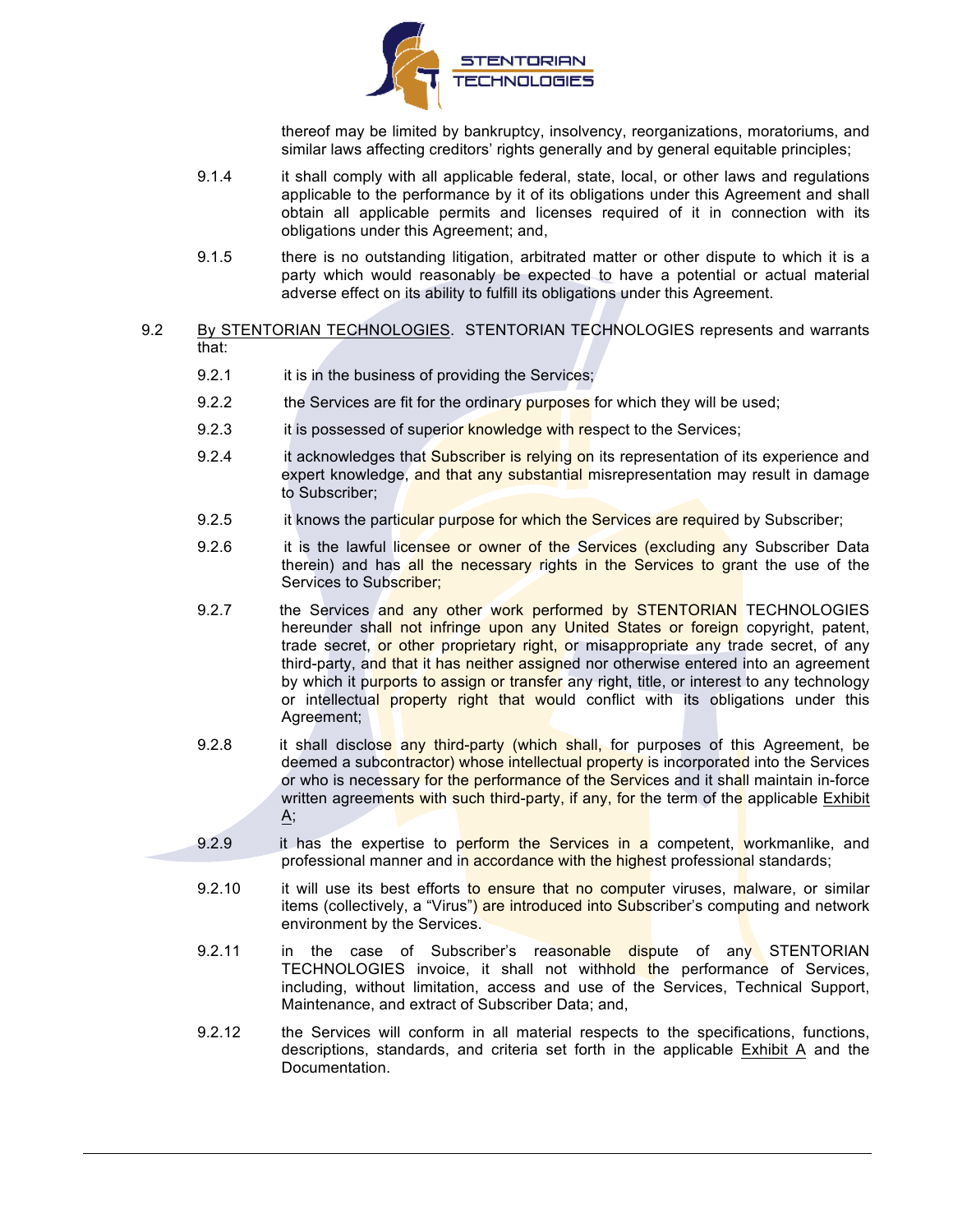

### 10. Subscriber Data.

- 10.1 Ownership. Subscriber's data ("Subscriber Data," which shall also be known and treated by STENTORIAN TECHNOLOGIES as Confidential Information) shall include: (a) Subscriber's data imported, used, processed, or stored; and, (b) personally identifiable information ("PII") imported, used, processed, or stored using the Services, including, without limitation, any information that identifies an individual, such as an individual's social security number or other government-issued identification number, date of birth, address, telephone number, biometric data, mother's maiden name, email address, credit card information, or an individual's name in combination with any other of the elements listed herein. Subscriber Data is and shall remain the sole and exclusive property of Subscriber and all right, title, and interest in the same is reserved by Subscriber. This Section shall survive the termination of this Agreement.
- 10.2 STENTORIAN TECHNOLOGIES Use of Subscriber Data. STENTORIAN TECHNOLOGIES is provided a limited license to Subscriber Data for the sole and exclusive purpose of providing the Services, including a license to collect, process, store, generate, and display Subscriber Data only to the extent necessary in the providing of the Services. STENTORIAN TECHNOLOGIES shall: (a) keep and maintain Subscriber Data in strict confidence, using such degree of care as is appropriate and consistent with its obligations as further described in this Agreement and applicable law to avoid unauthorized access, use, disclosure, or loss; (b) use and disclose Subscriber Data solely and exclusively for the purpose of providing the Services, such use and disclosure being in accordance with this Agreement, the applicable Exhibit A, and applicable law; and, (c) not use, sell, rent, transfer, distribute, or otherwise disclose or make available Subscriber Data for STENTORIAN TECHNOLOGIES's own purposes or for the benefit of anyone other than Subscriber without Subscriber's prior written consent. This Section shall survive the termination of this Agreement.
- 11. Non-Disclosure of Confidential Information. The parties acknowledge that each party may be exposed to or acquire communication or data of the other party that is confidential, privileged communication not intended to be disclosed to third parties. The provisions of this Section shall survive the termination of this Agreement.
	- 11.1 Meaning of Confidential Information. For the purposes of this Agreement, the term "Confidential Information" shall mean all information and documentation of a party that: (a) has been marked "confidential" or with words of similar meaning, at the time of disclosure by such party; (b) if disclosed orally or not marked "confidential" or with words of similar meaning, was subsequently summarized in writing by the disclosing party and marked "confidential" or with words of similar meaning; and, (c) should reasonably be recognized as confidential information of the disclosing party. The term "Confidential Information" does not include any information or documentation that was: (a) already in the possession of the receiving party without an obligation of confidentiality; (b) developed independently by the receiving party, as demonstrated by the receiving party, without violating the disclosing party's proprietary rights; (c) obtained from a source other than the disclosing party without an obligation of confidentiality; or, (d) publicly available when received, or thereafter became publicly available (other than through any unauthorized disclosure by, through, or on behalf of, the receiving party). For purposes of this Agreement, in all cases and for all matters, Subscriber Data shall be deemed to be Confidential Information.
	- 11.2 Obligation of Confidentiality. The parties agree to hold all Confidential Information in strict confidence and not to copy, reproduce, sell, transfer, or otherwise dispose of, give or disclose such Confidential Information to third parties other than employees, agents, or subcontractors of a party who have a need to know in connection with this Agreement or to use such Confidential Information for any purposes whatsoever other than the performance of this Agreement. The parties agree to advise and require their respective employees, agents, and subcontractors of their obligations to keep all Confidential Information confidential.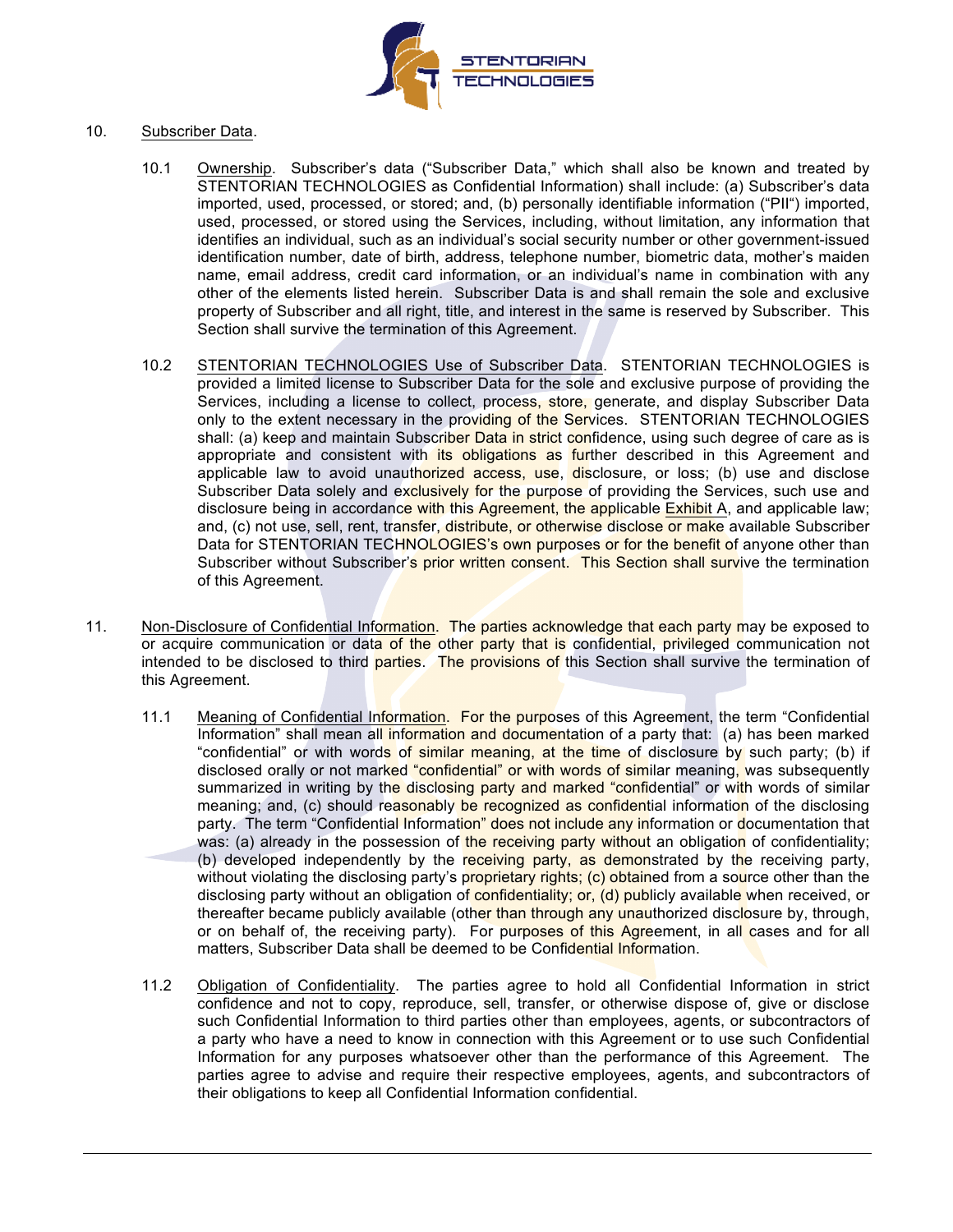

- 11.3 Cooperation to Prevent Disclosure of Confidential Information. Each party shall use its best efforts to assist the other party in identifying and preventing any unauthorized use or disclosure of any Confidential Information. Without limiting the foregoing, each party shall advise the other party immediately in the event either party learns or has reason to believe that any person who has had access to Confidential Information has violated or intends to violate the terms of this Agreement and each party will cooperate with the other party in seeking injunctive or other equitable relief against any such person.
- 11.4 Remedies for Breach of Obligation of Confidentiality. Each party acknowledges that breach of its obligation of confidentiality may give rise to irreparable injury to the other party, which damage may be inadequately compensable in the form of monetary damages. Accordingly, a party may seek and obtain injunctive relief against the breach or threatened breach of the foregoing undertakings, in addition to any other legal remedies which may be available, to include, in the case of Subscriber, at the sole election of Subscriber, the immediate termination, without liability to Subscriber, of this Agreement or any Exhibit A corresponding to the breach or threatened breach.
- 11.5 Surrender of Confidential Information upon Termination. Upon termination of this Agreement or an Exhibit A, in whole or in part, each party shall, within five (5) calendar days from the date of termination, return to the other party any and all Confidential Information received from the other party, or created or received by a party on behalf of the other party, which are in such party's possession, custody, or control; provided, however, that STENTORIAN TECHNOLOGIES shall return Subscriber Data to Subscriber following the timeframe and procedure described further in this Agreement. Should STENTORIAN TECHNOLOGIES or Subscriber determine that the return of any non-Subscriber Data Confidential Information is not feasible, such party shall destroy the non-Subscriber Data Confidential Information and shall certify the same in writing within five (5) calendar days from the date of termination to the other party.

### 12. Data Privacy and Information Security.

12.1 Undertaking by STENTORIAN TECHNOLOGIES. Without limiting STENTORIAN TECHNOLOGIES's obligation of confidentiality as further described herein, STENTORIAN TECHNOLOGIES shall be responsible for establishing and maintaining a data privacy and information security program, including physical, technical, administrative, and organizational safeguards, that is designed to: (a) ensure the security and confidentiality of the Subscriber Data; (b) protect against any anticipated threats or hazards to the security or integrity of the Subscriber Data; (c) protect against unauthorized disclosure, access to, or use of the Subscriber Data; and (d) ensure the proper disposal of Subscriber Data.

### 13. Proprietary Rights.

- 13.1 Pre-existing Materials. Subscriber acknowledges that, in the course of performing the Services, STENTORIAN TECHNOLOGIES may use software and related processes, instructions, methods, and techniques that have been previously developed by STENTORIAN TECHNOLOGIES (collectively, the "Pre-existing Materials," which shall include the Services) and that the same shall remain the sole and exclusive property of STENTORIAN TECHNOLOGIES.
- 13.2 No License. Except as expressly set forth herein, no license is granted by either party to the other with respect to the Confidential Information or Pre-existing Materials. Nothing in this Agreement shall be construed to grant to either party any ownership or other interest, in the Confidential Information or Pre-existing Materials, except as may be provided under a license specifically applicable to such Confidential Information or Pre-existing Materials.
- 13.3 The provisions of this Section shall survive the termination of this Agreement.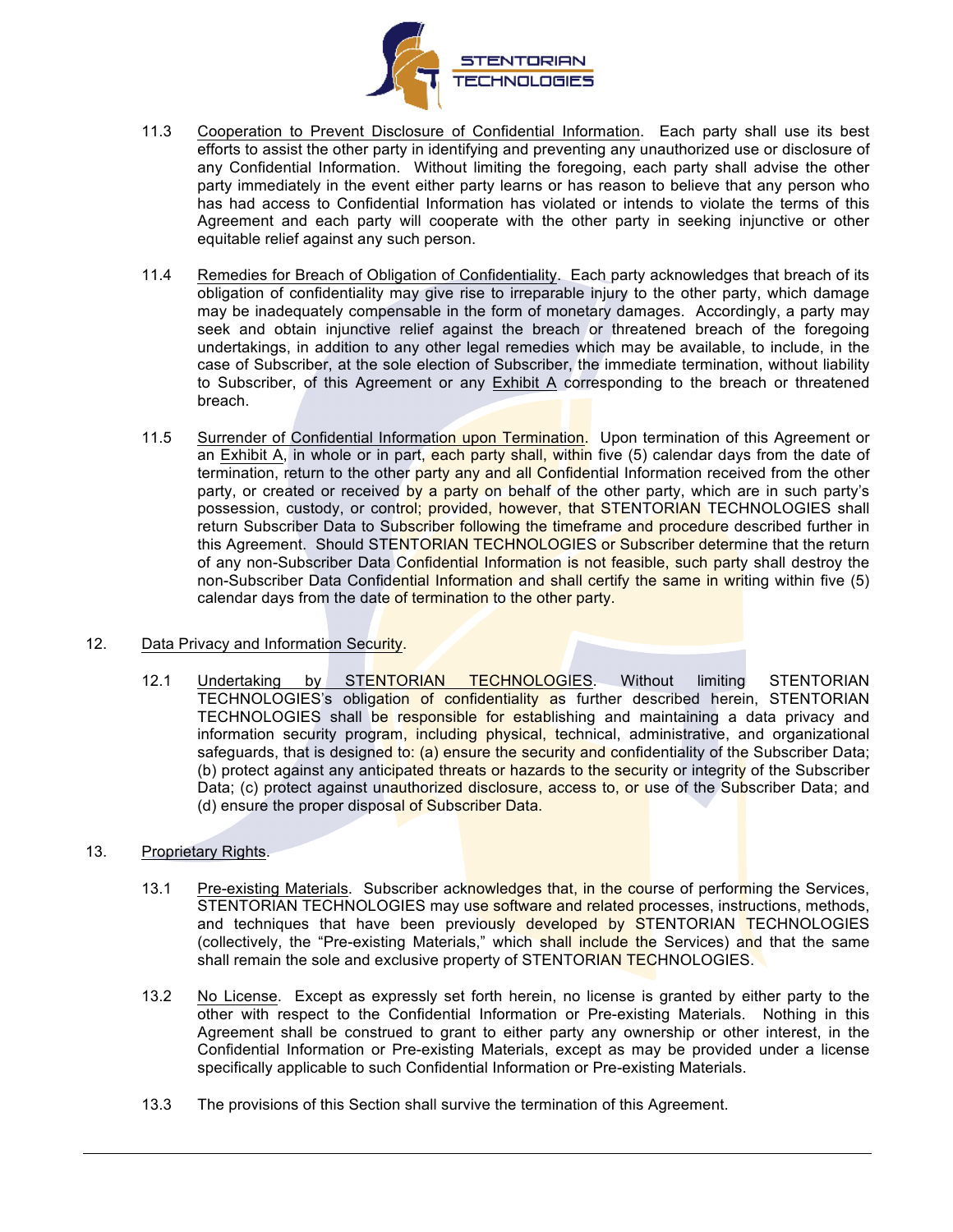

### 14. Indemnification; Limitation of Liability; Insurance.

- 14.1 General Indemnification. STENTORIAN TECHNOLOGIES agrees to indemnify, defend, and hold harmless Subscriber and its officers, directors, agents, and employees (each, an "Indemnitee") from and against any and all liabilities, damages, losses, expenses, claims, demands, suits, fines, or judgments (each, a "Claim," and collectively, the "Claims"), including reasonable attorneys' fees, costs, and expenses incidental thereto, which may be suffered by, incurred by, accrued against, charged to, or recoverable from any Indemnitee, by reason of any Claim arising out of or relating to any act, error or omission, negligence, or misconduct of STENTORIAN TECHNOLOGIES, its officers, directors, agents, employees, and subcontractors, during the performance of this Agreement, including, without limitation, Claims arising out of or relating to: (a) bodily injury (including death) or damage to tangible personal or real property; (b) any payment required to be paid to subcontractors, if any, of STENTORIAN TECHNOLOGIES; (c) any material misrepresentation or breach of warranty of any representation or warranty set forth in this Agreement; or, (d) any material breach of any covenant set forth in this Agreement; provided, however, that the foregoing indemnity shall not apply to the extent that the applicable Claim resulted from the acts or omissions of an Indemnitee.
- 14.2 Proprietary Rights Indemnification. STENTORIAN TECHNOLOGIES agrees to indemnify, defend, and hold harmless Indemnitees from and against any and all Claims, including reasonable attorneys' fees, costs, and expenses incidental thereto, which may be suffered by, incurred by, accrued against, charged to, or recoverable from any Indemnitee, by reason of any Claim arising out of or relating to the Services infringing or misappropriating any United States or foreign patent, copyright, trade secret, trademark, or other proprietary right. In the event that STENTORIAN TECHNOLOGIES is enjoined from providing the Services and such injunction is not dissolved within thirty (30) calendar days, or in the event that Subscriber is adjudged, in any final order of a court of competent jurisdiction from which no appeal is taken, to have infringed upon or misappropriated any patent, copyright, trade secret, trademark, or other proprietary right in the access or use of the Services, then STENTORIAN TECHNOLOGIES shall, at its expense: (a) obtain for Subscriber the right to continue using such Services; (b) replace or modify such Services so that they do not infringe upon or misappropriate such proprietary right and is free to be used by Subscriber; or, (c) in the event that STENTORIAN TECHNOLOGIES is unable or determines, in its reasonable judgment, that it is commercially unreasonable to do either of the aforementioned, STENTORIAN TECHNOLOGIES shall reimburse to Subscriber any prepaid fees and the full cost associated with any Transition Services.
- 14.3 Indemnification Procedures. Promptly after receipt by Subscriber of a threat, notice, or filing of any Claim against an Indemnitee, Subscriber shall give notice thereof to STENTORIAN TECHNOLOGIES, provided that failure to give or delay in giving such notice shall not relieve STENTORIAN TECHNOLOGIES of any liability it may have to the Indemnitee except to the extent that STENTORIAN TECHNOLOGIES demonstrates that the defense of the Claim is prejudiced thereby. STENTORIAN TECHNOLOGIES shall have sole control of the defense and of all negotiations for settlement of a Claim and Subscriber shall not independently defend or respond to a Claim; provided, however, that: (a) Subscriber may defend or respond to a Claim, at STENTORIAN TECHNOLOGIES's expense, if Subscriber's counsel determines, in its sole discretion, that such defense or response is necessary to preclude a default judgment from being entered against an Indemnitee; and, (b) Subscriber shall have the right, at its own expense, to monitor STENTORIAN TECHNOLOGIES's defense of a Claim. At STENTORIAN TECHNOLOGIES's request, Subscriber shall reasonably cooperate with STENTORIAN TECHNOLOGIES in defending against or settling a Claim; provided, however, that STENTORIAN TECHNOLOGIES shall reimburse Subscriber for all reasonable out-of-pocket costs incurred by Subscriber (including, without limitation, reasonable attorneys' fees and expenses) in providing such cooperation.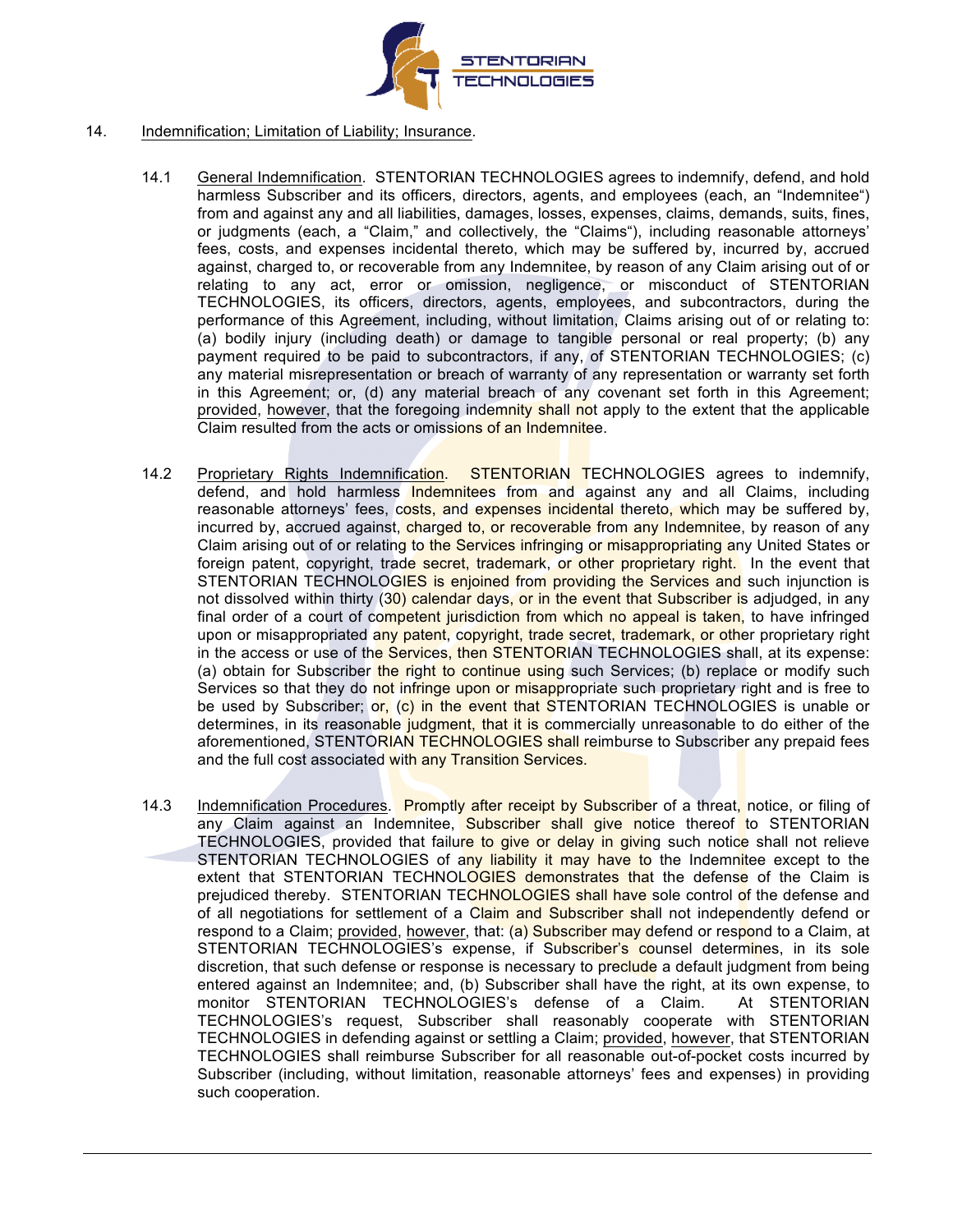

- 14.4 Third-Party Beneficiaries. For the purposes of this Section and STENTORIAN TECHNOLOGIES's obligations hereunder, non-party Indemnitees are third-party beneficiaries of this Agreement in accordance with its terms. Any action or consent taken by Subscriber on its own behalf is binding upon the non-party Indemnitees for the purposes of this Section. Other than as provided for in this Section, this Agreement is for the sole benefit of the signatories hereto and their permitted successors and assigns. Nothing, express or implied, in this Agreement is intended to create or be construed to create any rights of enforcement in any persons or entities who are neither signatories to this Agreement nor non-party Indemnitees.
- 14.5 Limitation of Liability. NOTWITHSTANDING ANY OTHER PROVISION SET FORTH HEREIN, NEITHER PARTY SHALL BE LIABLE FOR ANY INDIRECT, SPECIAL, AND / OR CONSEQUENTIAL DAMAGES ARISING OUT OF OR IN CONNECTION WITH THIS AGREEMENT; PROVIDED, HOWEVER, THAT THE FOREGOING EXCULPATION OF LIABILITY SHALL NOT APPLY WITH RESPECT TO DAMAGES INCURRED AS A RESULT OF THE GROSS NEGLIGENCE OR WILLFUL MISCONDUCT OF A PARTY. A PARTY SHALL BE LIABLE TO THE OTHER FOR ANY DIRECT DAMAGES ARISING OUT OF OR RELATING TO ITS PERFORMANCE OR FAILURE TO PERFORM UNDER THIS AGREEMENT; PROVIDED, HOWEVER, THAT THE LIABILITY OF A PARTY, WHETHER BASED ON AN ACTION OR CLAIM IN CONTRACT, EQUITY, NEGLIGENCE, TORT, OR OTHERWISE FOR ALL EVENTS, ACTS, OR OMISSIONS UNDER THIS AGREEMENT SHALL NOT EXCEED THE FEES PAID OR PAYABLE UNDER THIS AGREEMENT, AND PROVIDED, FURTHER, THAT THE FOREGOING LIMITATION SHALL NOT APPLY TO: (A) A PARTY'S OBLIGATIONS OF INDEMNIFICATION, AS FURTHER DESCRIBED IN THIS AGREEMENT; (B) DAMAGES CAUSED BY A PARTY'S GROSS NEGLIGENCE OR WILLFUL MISCONDUCT; OR, (C) A PARTY'S BREACH OF ITS OBLIGATIONS OF CONFIDENTIALITY, AS FURTHER DESCRIBED IN THIS AGREEMENT. This Section shall survive the termination of this Agreement.
- 15. General.
	- 15.1 Relationship between Subscriber and STENTORIAN TECHNOLOGIES. STENTORIAN TECHNOLOGIES represents and warrants that it is an independent contractor with no authority to contract for Subscriber or in any way to bind or to commit Subscriber to any agreement of any kind or to assume any liabilities of any nature in the name of or on behalf of Subscriber. Under no circumstances shall STENTORIAN TECHNOLOGIES, or any of its staff, if any, hold itself out as or be considered an agent employee, joint venture, or partner of Subscriber. In recognition of STENTORIAN TECHNOLOGIES's status as an independent contractor, Subscriber shall carry no Workers' Compensation insurance or any health or accident insurance to cover STENTORIAN TECHNOLOGIES or STENTORIAN TECHNOLOGIES's agents or staff, if any. Subscriber shall not pay any contributions to Social Security, unemployment insurance, federal or state withholding taxes, any other applicable taxes whether federal, state, or local, nor provide any other contributions or benefits which might be expected in an employer-employee relationship. Neither STENTORIAN TECHNOLOGIES nor its staff, if any, shall be eligible for, participate in, or accrue any direct or indirect benefit under any other compensation, benefit, or pension plan of Subscriber.
	- 15.2 Third-Party Software. Any issues regarding Subscriber's operating system or other third-party software not developed by STENTORIAN TECHNOLOGIES, including bugs, security issues, or other defects, are the responsibility of the Subscriber. No part of this agreement shall be construed to give STENTORIAN TECHNOLOGIES responsibility or liability for any third-party software not developed by STENTORIAN TECHNOLOGIES that was purchased by Subscriber or resident on Subscriber's computers or such software's interaction with the STENTORIAN TECHNOLOGIES client or impact on Subscriber's data.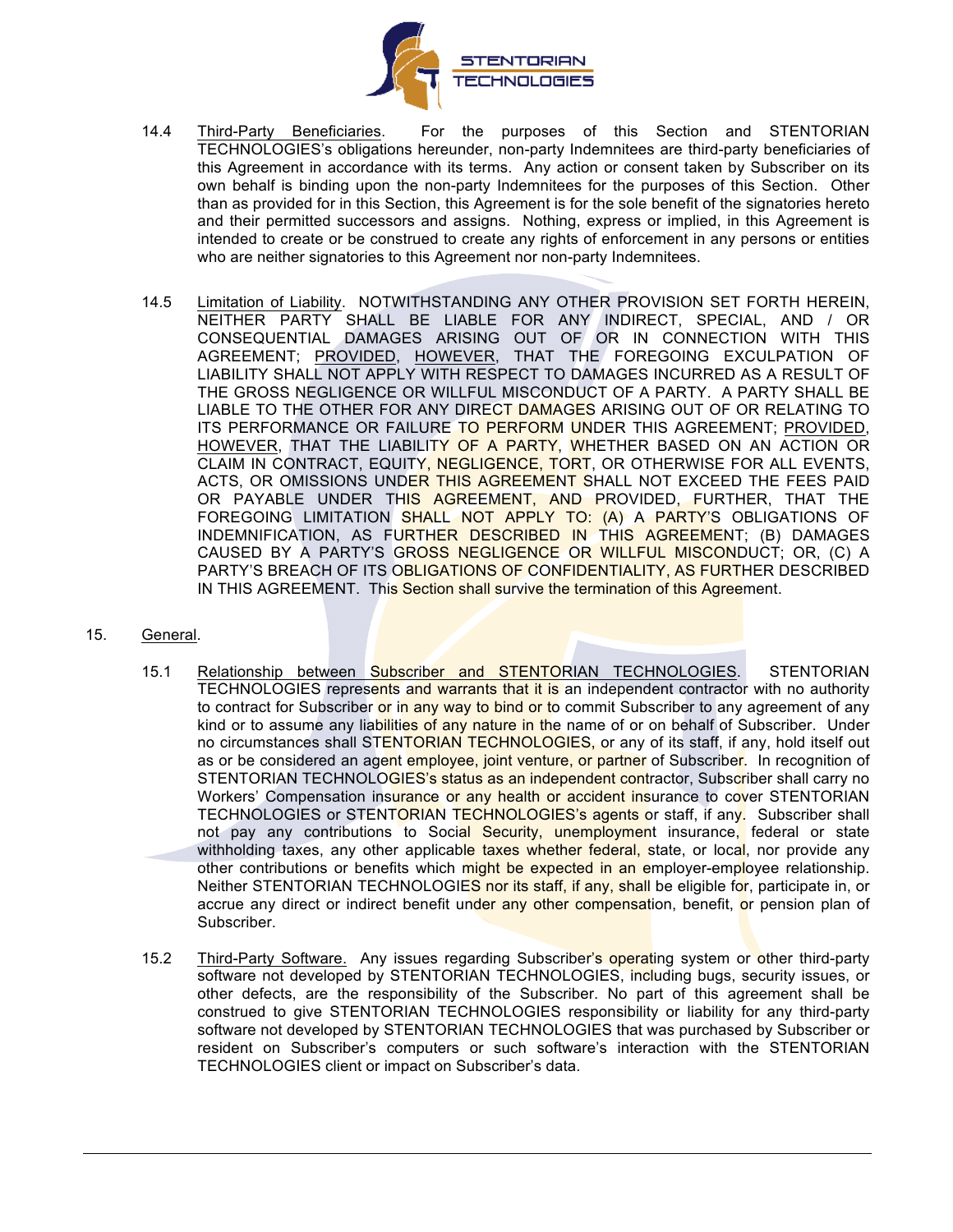

- 15.3 Governing Law. This Agreement shall be governed by and construed in accordance with the laws of the Utah and the federal laws of the United States of America. STENTORIAN TECHNOLOGIES hereby consents and submits to the jurisdiction and forum of the state and federal courts in the Utah in all questions and controversies arising out of this Agreement.
- 15.4 Attorneys' Fees and Costs. In any arbitration, litigation, or other proceeding, informal or formal, by which one party either seeks to enforce this Agreement or seeks a declaration of any rights or obligations under this Agreement, the non-prevailing party shall pay the prevailing party's costs and expenses, including but not limited to, reasonable attorneys' fees.
- 15.5 Compliance with Laws; Subscriber Policies and Procedures. Both parties agree to comply with all applicable federal, state, and local laws, executive orders and regulations issued, where applicable. STENTORIAN TECHNOLOGIES shall comply with Subscriber policies and procedures where the same are posted, conveyed, or otherwise made available to STENTORIAN TECHNOLOGIES.
- 15.6 Cooperation. Where agreement, approval, acceptance, consent, or similar action by either party hereto is required by any provision of this Agreement, such action shall not be unreasonably delayed or withheld. Each party will cooperate with the other by, among other things, making available, as reasonably requested by the other, management decisions, information, approvals, and acceptances in order that each party may properly accomplish its obligations and responsibilities hereunder. STENTORIAN TECHNOLOGIES will cooperate with any Subscriber supplier performing services, and all parties supplying hardware, software, communication services, and other services and products to Subscriber, including, without limitation, the Successor STENTORIAN TECHNOLOGIES. STENTORIAN TECHNOLOGIES agrees to cooperate with such suppliers, and shall not commit or permit any act which may interfere with the performance of services by any such supplier.
- 15.7 Force Majeure; Excused Performance. Neither party shall be liable for delays or any failure to perform the Services or this Agreement due to causes beyond its reasonable control. Such delays include, but are not limited to, fire, explosion, flood or other natural catastrophe, governmental legislation, acts, orders, or regulation, strikes or labor difficulties, to the extent not occasioned by the fault or negligence of the delayed party. Any such excuse for delay shall last only as long as the event remains beyond the reasonable control of the delayed party. However, the delayed party shall use its best efforts to minimize the delays caused by any such event beyond its reasonable control. The delayed party must notify the other party promptly upon the occurrence of any such event, or performance by the delayed party will not be considered excused pursuant to this Section, and inform the other party of its plans to resume performance. In no event shall any of the following constitute a force majeure event: (a) failure, inadequate performance, or unavailability of STENTORIAN TECHNOLOGIES's subcontractors, if any; or, (b) configuration changes, other changes, Viruses, or other errors or omissions introduced, or permitted to be introduced, by STENTORIAN TECHNOLOGIES that result in an outage or inability for Subscriber to access or use the Services.

15.7.1 For clarity, downtime caused directly or indirectly by any of the following shall not be considered a breach of this Agreement:

- (a) a Force Majeure Event;
- (b) a fault or failure of the internet or any public telecommunications network;
- (c) a fault or failure of the Customer's computer systems or networks;
- (d) any breach by the Customer of this Agreement; or